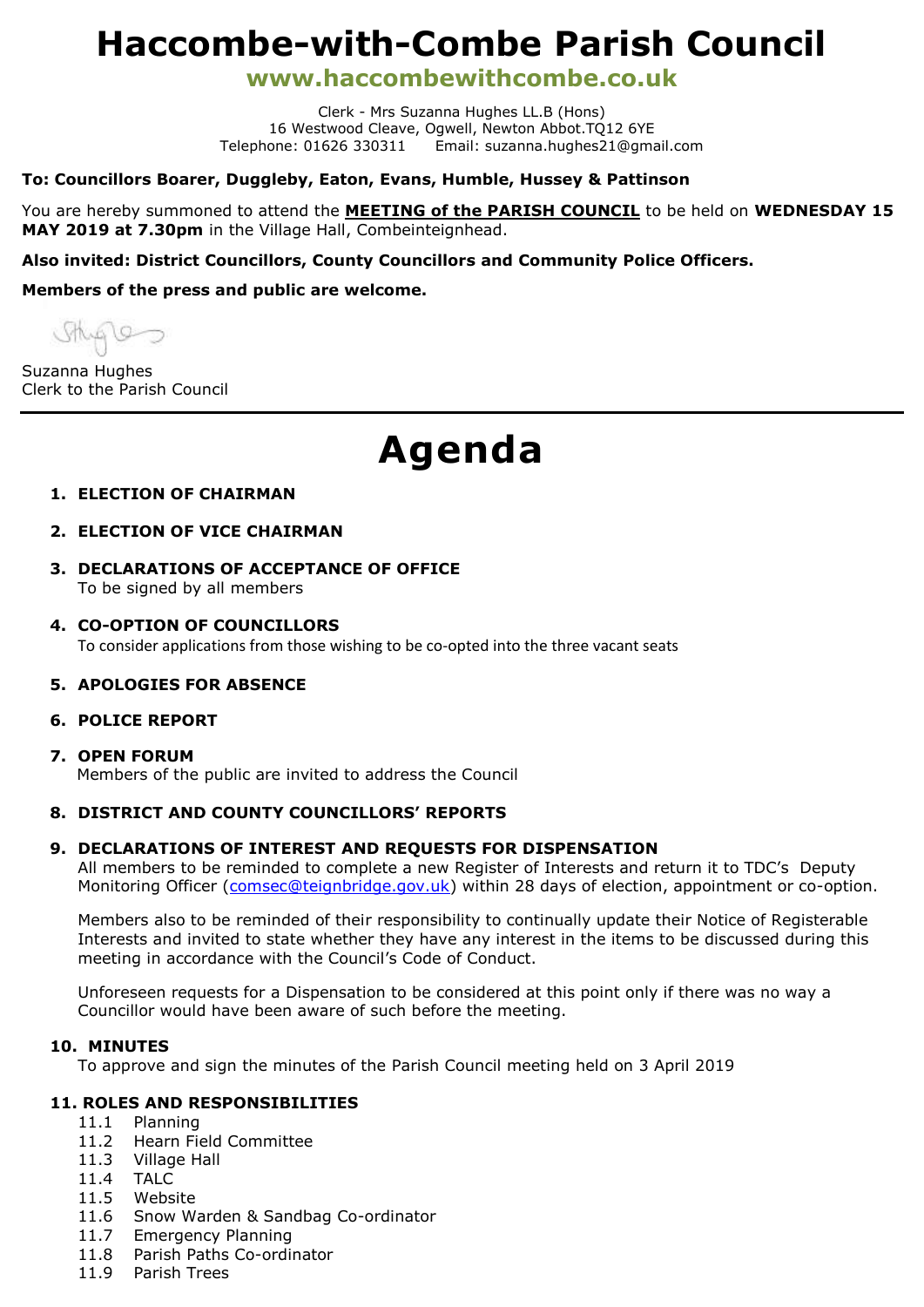# **12. REVIEW OF PARISH COUNCIL GOVERNANCE DOCUMENTS**

- 12.1 Standing Orders
- 12.2 Financial Regulations
- 12.3 Hearn Field Terms of Reference
- 12.4 General and Financial Risk Assessment
- 12.5 Statement of Internal Control
- 12.6 Fixed Assets Register
- 12.7 Investment Strategy
- 12.8 Anti-fraud and Corruption Policy

# **13. DELEGATE REPORTS**

#### **14. FINANCE & GOVERNANCE**

#### 14.1 **Expenditure**

To approve the following payments:

| <b>Cheque no</b>                                       | <b>Payee</b>      | <b>Details</b>                           | <b>Amount</b> |
|--------------------------------------------------------|-------------------|------------------------------------------|---------------|
| <b>BACS</b>                                            | Netwiseuk.com     | Website                                  | £749          |
| 1054                                                   | J R H Farming Ltd | Various work at Hearn Field<br>(2016-18) | £714          |
| 1055                                                   | S Hughes          | Mileage, ink, envelopes                  | £62.93        |
| 1056                                                   | F Al-Tawil        | Internal audit fee                       | £80           |
| 1057                                                   | Dart Forest Trees | Tree work                                | £1680         |
| Deducted by TDC<br>from first instalment<br>of precept | <b>DALC</b>       | DALC subscription                        | £204.56       |
| <b>DD</b>                                              | Opus Energy       | Hearn Field electricity (17 April)       | £22.69        |
| <b>SO</b>                                              | Clerk             | Salary (1 May)                           | £268.82       |

#### 14.2 **Income**

To note income (April):

| <b>Received</b> | <b>Received from</b>   | <b>Details</b>                    | <b>Amount</b> |
|-----------------|------------------------|-----------------------------------|---------------|
| 18 April 2018   | <b>WFC Contractors</b> | Hearn Field                       | £150          |
| 26 April 2019   | TDC.                   | First instalment of precept (less | £3,966.94     |
|                 |                        | DALC subscription)                |               |
| 10 May 2019     | TDC                    | Rural Aid claim for               | £1,750        |
|                 |                        | refurbishment of HF changing      |               |
|                 |                        | room/creation of bar              |               |

#### 14.3 **Bank Balances at 10 May 2019**

| <b>Current account</b> | <b>Savings account</b> | Sea Wall account | Total      |
|------------------------|------------------------|------------------|------------|
| £8,461.95              | £10,503.18             | £3,825.10        | £22,790.23 |

#### 14.4 **Transfers**

To agree the following transfers from the current account to reserves/sea wall accounts:

- £500 from current to sea wall (sea wall maintenance)
- £400 from current to reserves (mower depreciation)
- £500 from current to reserves (car park maintenance)
- £1000 from current to reserves (unspent election costs)

# 14.5 **Audit 2018/19**

14.5.1 To receive the year end bank reconciliation

- 14.5.2 To receive the internal auditor's report and to agree that this Council is confident that the internal audit arrangements provided by Fuad Al-Tawil provide excellent reassurance for the public that the financial systems are robust and fit for purpose and to continue with his appointment as the Internal Auditor to the Parish Council.
- 14.5.3 To agree that this Council is exempt from a limited assurance review under s9 of the Local Audit (Smaller Authorities) Regulations 2015 and to sign the Certificate of Exemption